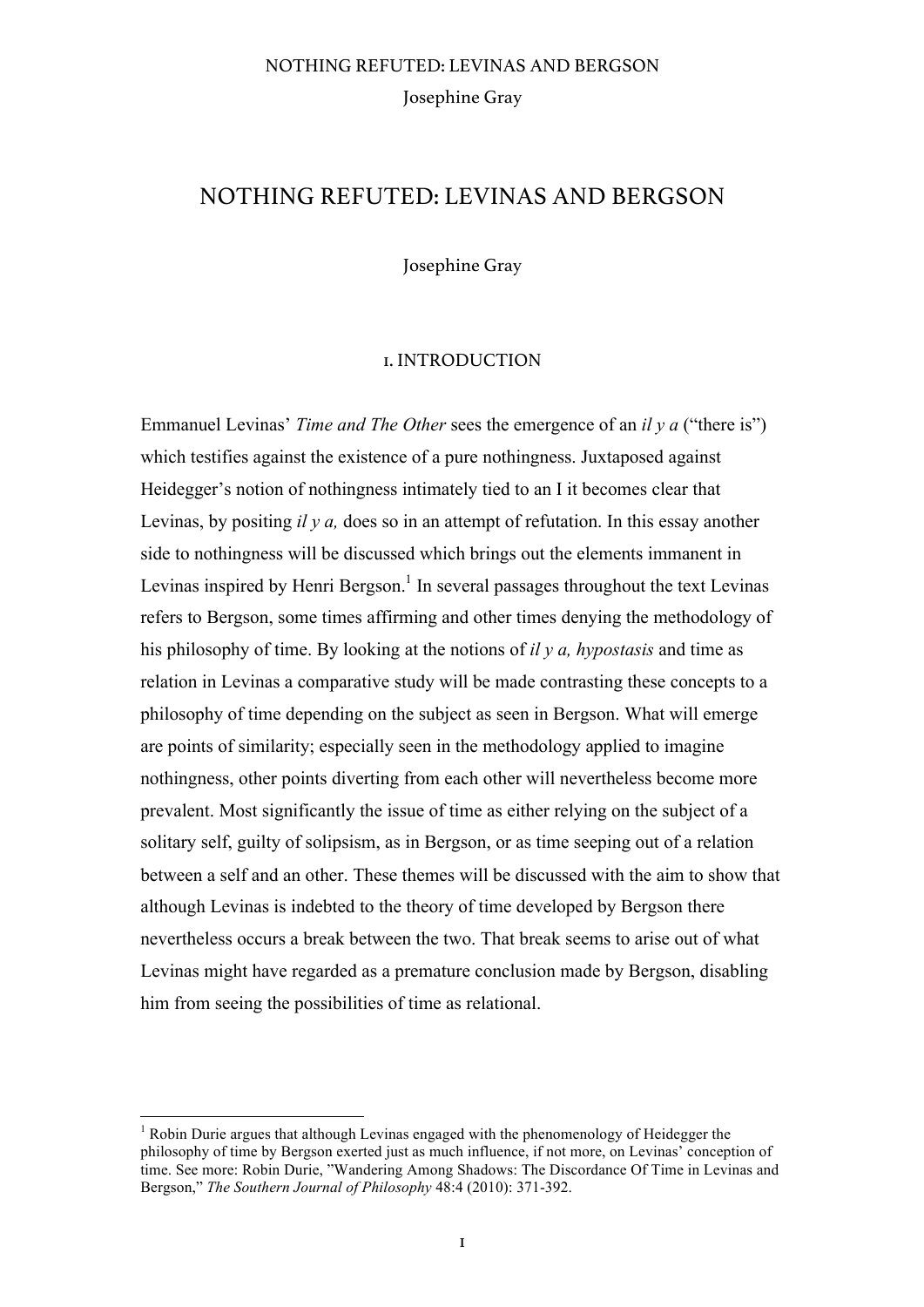### 2. LEVINAS: *IL Y A* AND I

#### A. *There Is Above Nothing*

The *il y a* is made manifest by the curiosity of imagining an existing without existents (a life without subjects). This curiosity leads Levinas to imagine all existing things destroyed and asks if there would not remain something rather than nothing.

The absence of everything returns as a presence, as the place where the bottom has dropped out of everything, an atmospheric density, a plenitude of the void, or the murmur of silence. $2$ 

Following this description of the *il y a* it becomes evident what it might resemble. The images born out of it are more felt than perceived, such like the sensation of the silence after a falling tree, or the pause after the endnote played by a symphony. In other words the i*l y a* resembles a suspension. Within that suspension nothing can move which is substantial, excluding the existents from existing. Yet precisely because of this suspension there remains a field of unknowing, what Levinas calls "anonymity", which defines the *il y a*. No longer a place where existents move, the *il y a* remains filled with a "murmur of silence" giving it a sense of personality which a sterile existence would not have.<sup>3</sup>

What is one to make of this seemingly contradictive claim? How can something be anonymous and personal simultaneously, one seems to cancel out the other. The contradiction, however, resolves itself via the conception Levinas has of anonymity as determinate as opposed to the more common-place conception of anonymity as indeterminate within philosophy. In so doing the *il y a* can become a place which is determined in virtue of being "something" yet remain anonymous due to the fact that nothing is contained within it. In other words its suspension remains anonymous while determined through its nature of empty existing.

Recovering from the imagined example of *il y a* as destruction Levinas posits the same problem but with a concrete existence. That existence is insomnia. As *il y a* has

 <sup>2</sup> Emmanuel Levinas, *Time and The Other,* trans. Richard A. Cohen, (Pittsburgh: Duquesne University Press, 1987), 46.

Ibid., 48.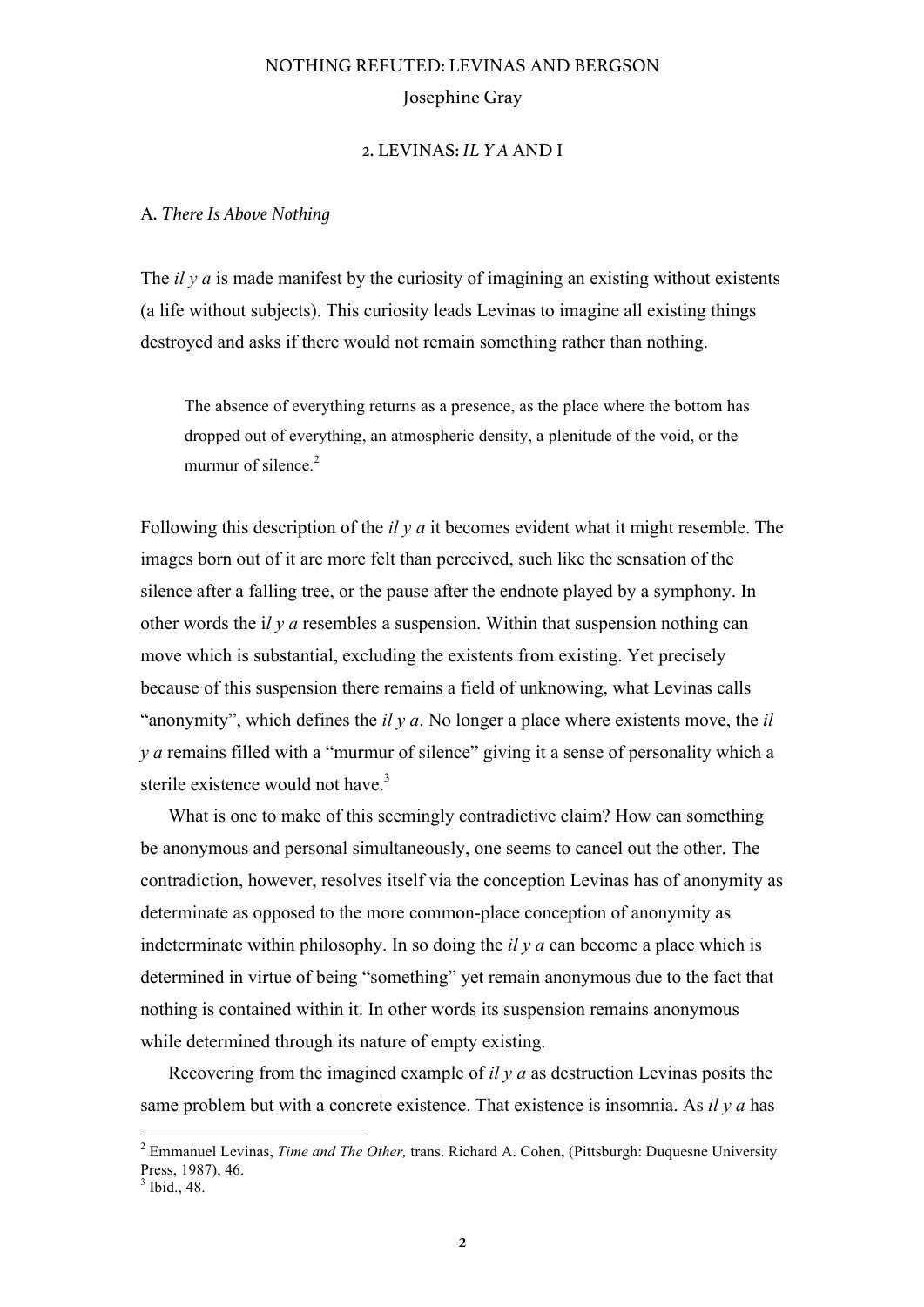been described so far it resembles a never-ending state. A never-ending state literally speaking since the thought was to annihilate beings from existence. By bringing up insomnia the phenomenon of a never-ending can be made visceral. Through it the subject ceases to be itself because of its inability to rest. Levinas calls this the "vigilance without end."<sup>4</sup> Because it has no end beginning is lost as well. The insomnia takes over the subject and annihilates it without removing the suspension of itself. It also means that within it no time can exist. Having been taken over by insomnia temporality vanishes and a state of eternity has instead taken its place.

This goes to show that not only can we not think of nothingness in terms of a void, but rather as a something, we also have a physical example of how that suspension would actually be felt. Levinas' use of insomnia not only strengthens his claim that nothingness cannot exists but it also puts the question of nothingness in direct connection to us as living beings. Even if philosophically speaking the problem of nothingness could engender a plurality of theories it does not make me as a living subject part of those possible theories. Speaking of nothingness and its absence is something we live through everyday, making our lives more or less endurable. The intuition Levinas thus has of positing a something rather than a nothing elucidates the very human struggle of how to deal with nothingness to come – death. Nevertheless, the mere positing of *il y a* does not explain, or take into consideration, our being part of existence. In other words our conscious lives.

### B. *The I Is Conceived*

In the notion of *il y a* all we have so far is a presence, or what I have called a suspension of beings. The existing is held in a time-less manner because it is not filled with any existents (subjects). In the final paragraph on the *il y a* Levinas expresses the concern of how consciousness is robbed from its activity within the *il y a* but also practically in insomnia.<sup>5</sup> It thus becomes clear that if an existent is not part of  $il$  y  $a$  it must break with existing by retrieving its consciousness. This move is characterized by Levinas as *hypostasis.* 

 $4$  Ibid.

 $<sup>5</sup>$  Ibid., 51.</sup>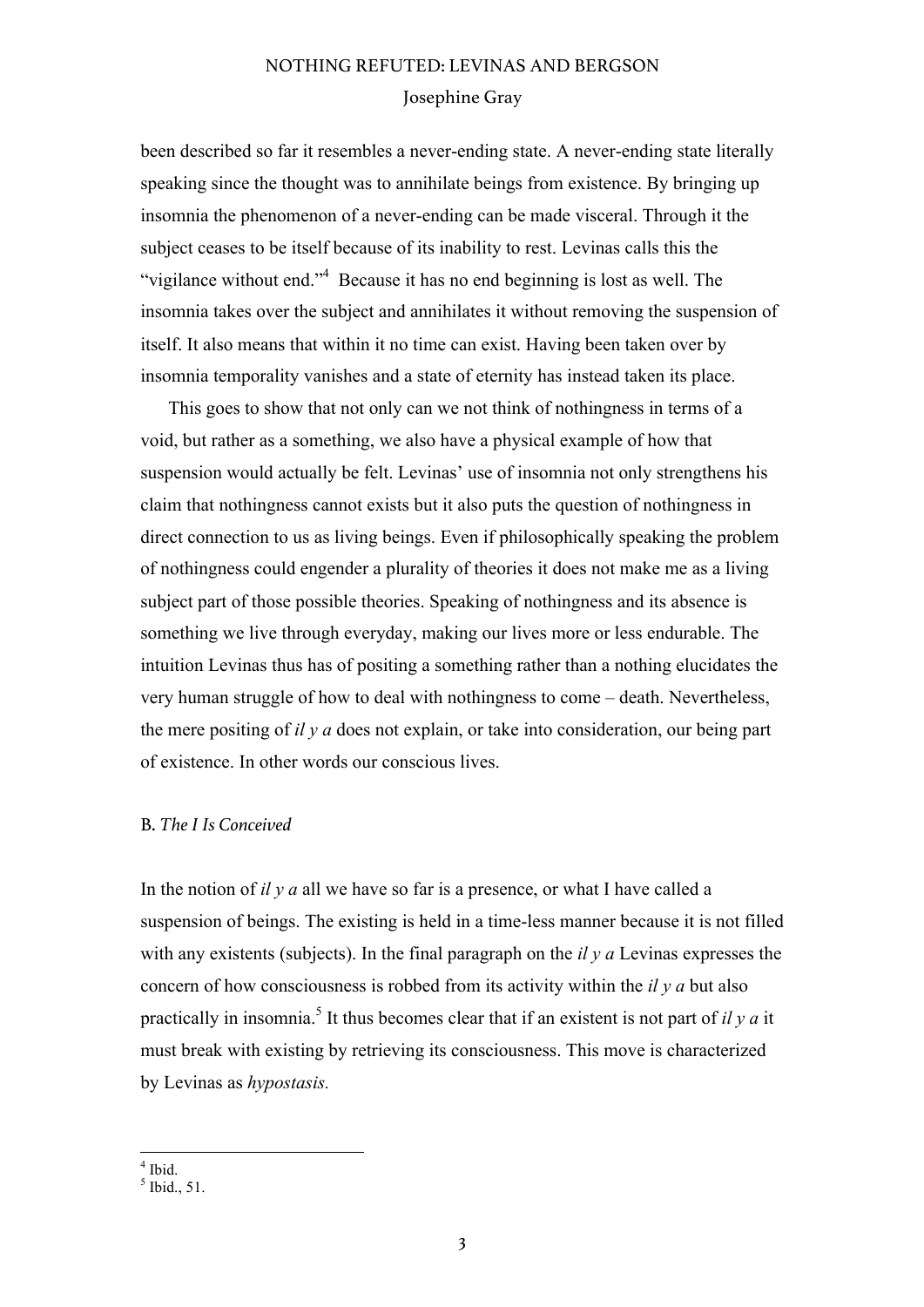The mere fact of 'waking up' to an existing does not necessarily imply that the existent knows who or what it is. It has no identity yet, or rather, it does not know the relation in which it stands to the *il y a*, to a pure existing. Suspension being the characteristic of *il y a* could also be represented as a "field of forces" as Levinas calls it. *Hypostasis* is the very undulation seen within that field made by the existent trying to become fully conscious. Does this undulation present a time? No, all *hypostasis* does is bring the existent into existing, it is thus a beginning. But a beginning without temporality.<sup>6</sup> Attuning it towards a birth of the I.

Yet this I which is supposed to be born out of *il y a* trough *hypostasis* is not an I in the sense that 'it is'. Denying the I substance, spirituality, even the belonging to any category of being and nothingness all he can assert of it is that it is "a mode of existing itself, that properly speaking it does not exist."<sup>7</sup> This notion put forward by Levinas leaves one rather puzzled. Emerging as an I, as an existent, is something that is 'in-between'. It is neither fully awake, but neither is it any longer stuck in the state of insomnia. The *hypostasis* is a "present" but not in the temporal sense, just as the I is not a real existent.

Beyond this I lies the analysis Levinas makes of how it comes to fully apprehend itself. The undulation, or the rupture, of consciousness becomes the starting point for an investigation of the self made by the self in which it discovers its own body and the enchainment it has towards it. Due to its materiality of the body it cannot but be occupied with itself. Because of this self-occupation time cannot break through to the I since its own experience is eternal in its own vanity. Not until an encounter with the other, through love and erotics, can the I forget about its own worries.<sup>8</sup> This, means Levinas, is the only true entrance given for time to have a real value. No longer occupied with itself, the I, or the existent, can step out to meet both Time and the Other. Levinas adds, as a final analysis, that due to the erotic nature of love the existents come into contact with their own fecundity and through it a responsibility emerges towards the Other in that the attention and responsibility reserved for the I turns into an attention and responsibility for the You.<sup>9</sup>

- $\frac{6}{6}$  Ibid., 52.
- $<sup>7</sup>$  Ibid., 53.</sup>

 $\frac{8}{9}$  Ibid., 84-90.<br> $\frac{9}{9}$  Ibid., 90-94.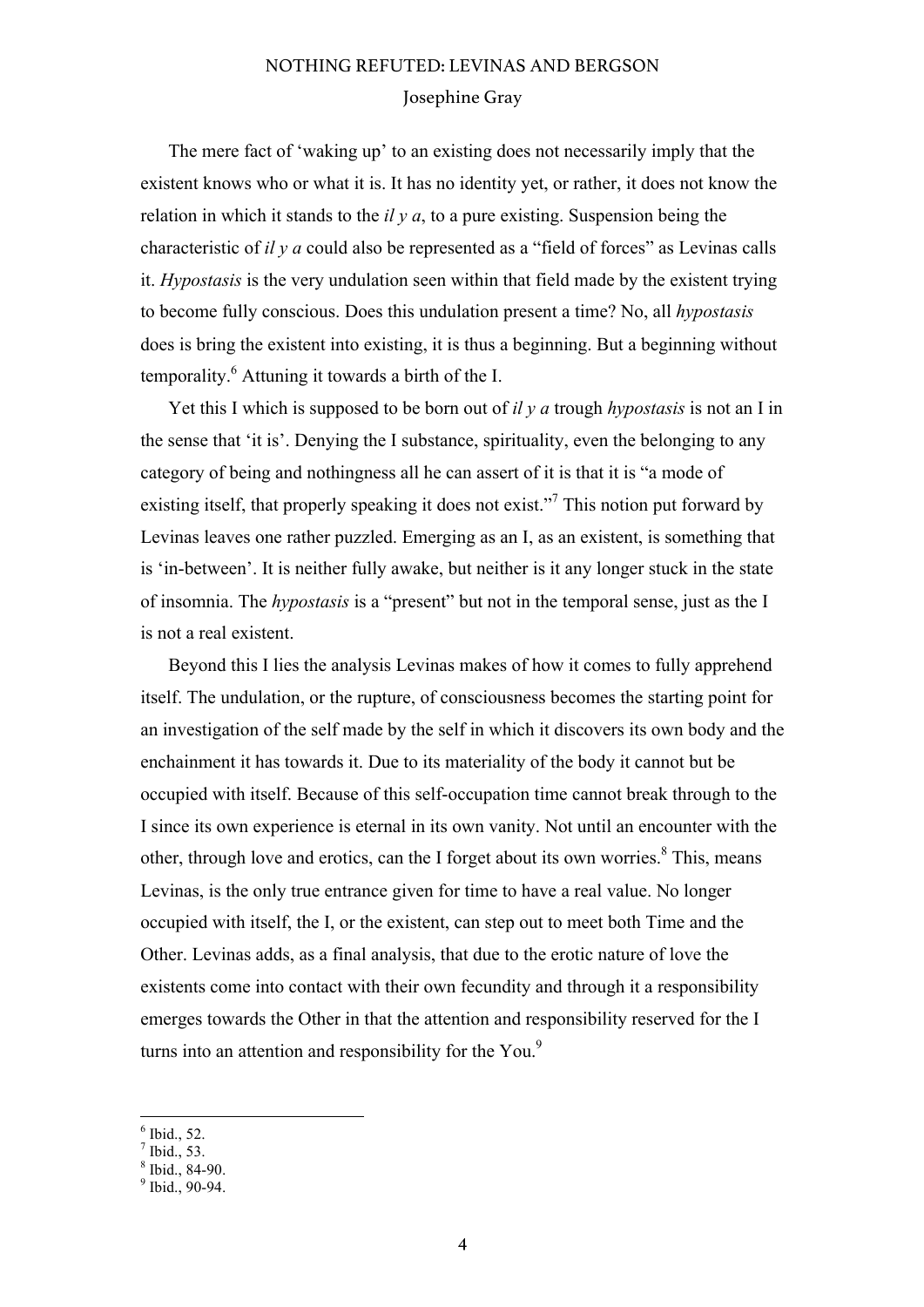#### 3. BERGSON: NOTHING WITHOUT TIME AND SYMPATHY

#### A. *Time Against Nothing*

I already mentioned that a similar process to what Levinas imagines nothingness to be takes place in Bergson. On the question of what nothingness would be Bergson uses the same example of a complete destruction of everything we know. The incentive to do so is, however, different from Levinas. Although Bergson sees that the problem of nothingness is a deeply philosophical problem he notes that it has very rarely been investigated thoroughly despite the fact that the very questioning of nothingness tends to be the starting point for any philosophical enquiry.<sup>10</sup> Attention is turned towards why our want for a principle of nothingness so strongly exists. Considering that we do exist, why is it that time and time again questions regarding why something rather than nothing exist? It seems, for Bergson, to be the case that whenever we imagine something full we cannot but imagine it in a state in which it was first empty. Likewise the canvas onto which the painting is made, was primarily a blank nothingness. This mundane conception of nothingness permeates the way we think of nothing philosophically.

Bergson wants to dig further on the issue by searching for a possible mechanism of thought that lies beneath this kind of reasoning. The fact that when I say that I imagine nothing to exist seems to entail two kind of non-existences, an external and an internal. Either I imagine the outer world gone, or I imagine myself gone but I never seem able to imagine both gone at the same time.<sup>11</sup> Because of the tension between internal and external Bergson turns towards the possible annihilation of being, not as an image, but as an idea.<sup>12</sup> An idea thus considered seems potent enough to have the power of complete annihilation. In other words, it becomes a theory of destruction, much like the theory of Levinas.

Thus a line seems to be drawn between imagination and idea in Bergson, while in Levinas the imagination alone suffices for a possible destruction of existing. It does, however, seem to me that Bergson's idea is analogous to what Levinas' imagination,

<sup>&</sup>lt;sup>10</sup> Henri Bergson, *Creative Evolution*, *trans. Arthur Mitchell*, (New York: Dover Publications, 1998), 275.

 $^{11}_{11}$  Ibid., 278-279.<br> $^{12}$  Ibid., 280.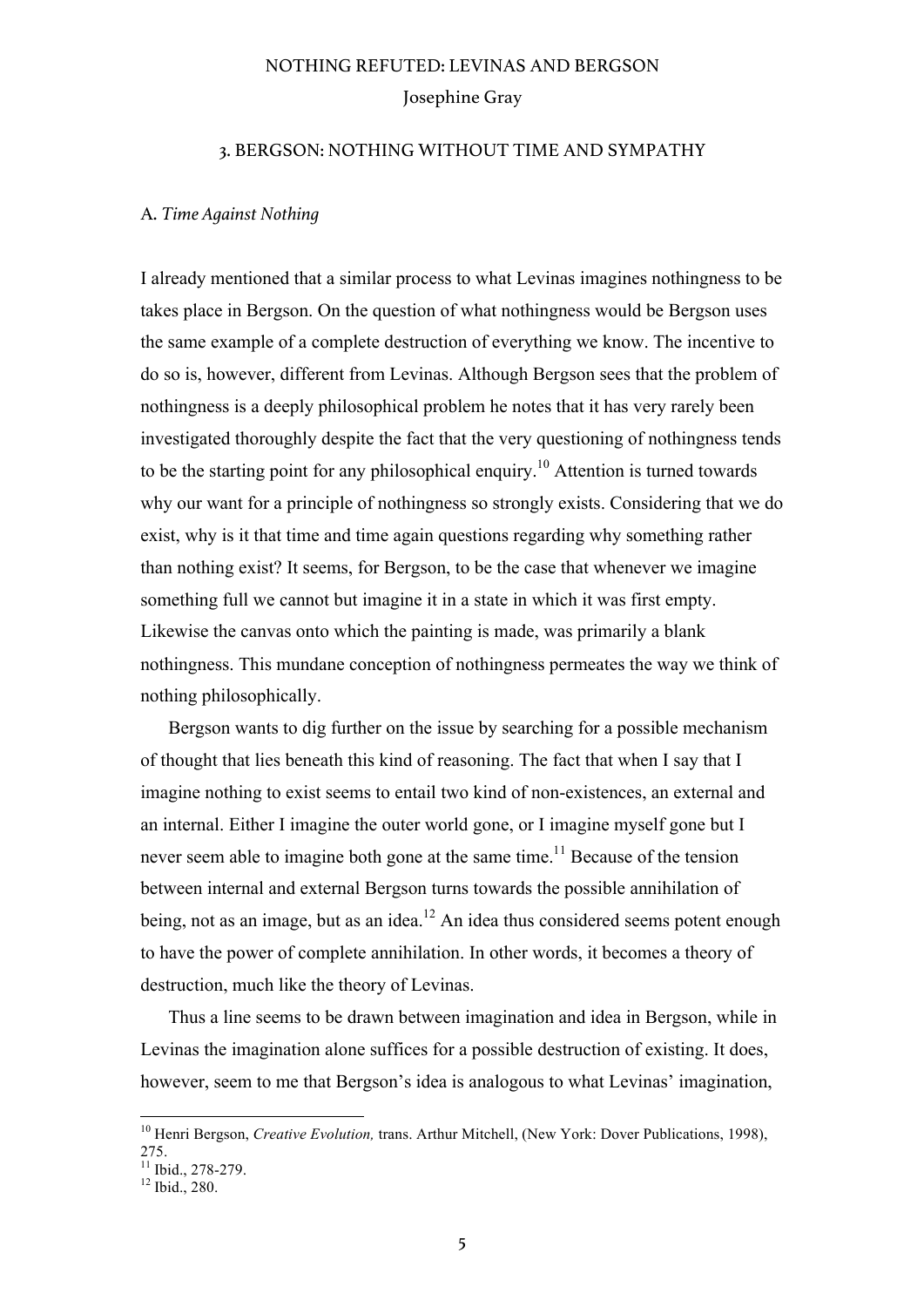at least in this particular case. Analogous due to the way Bergson imagines nonexistence. By placing himself at the center of existence he remains transfixed within it, i.e. by actually imagining all the senses he has to shut down one by one he still cannot avoid the feeling of a self subsisting, hence everything is not annihilated.<sup>13</sup> He, in other words puts himself at the center of that idea, much like Levinas puts all existents in direct relation to an annihilation of the existing. The outcome, however, differs. Levinas cannot imagine himself in the *il y a*, nor any other existents, while Bergson positions himself in the center making the I the guiding principle for a nothingness to not exist.

Nothingness as idea is nevertheless not the last claim Bergson makes about the nature of nothingness. Methodologically it seems that we do not merely think a nonexistent, but that it rather relates to a suppression and substitution of something. In other words, if I think something I also imagine it to exist.<sup>14</sup> Yet what are the conditions for us to imagine something in reality? Time and Space. This becomes the turning point for Bergson since, if thinking of nothingness is a suppression of that thought, raising the substitution of a something, which we posit as a no-thing, it then shows that what we are thinking of must also exist in reality. That reality is defined in Time and Space, hence nothingness must pertain to these categories too. But to do so would be absurd due to the contradiction involved of nothingness being placed within either. It thus becomes clear that Time acts as a presence which we cannot deny and hence reveals itself to the subject and refutes the notion of nothingness.

### B. *Sympathy*

We have already seen that the Levinisian outlook on time involves another, but before that what was characterized as not being time was the beginning of the I in *hypostasis*. It is exactly at this point where the Bergsonian time begins, namely in the discovery of the I and as positing time within it. Or, more accurately a movement of sympathy with oneself which results in the discovery of time.

All experience and existence is for Bergson contained in the subject. Because of this there can be a development either towards a lower level of understanding where

<sup>&</sup>lt;sup>13</sup> Ibid., 278.<br><sup>14</sup> Ibid., 285: Bergson relates this to the refutation of ontological arguments, put forward by Kant.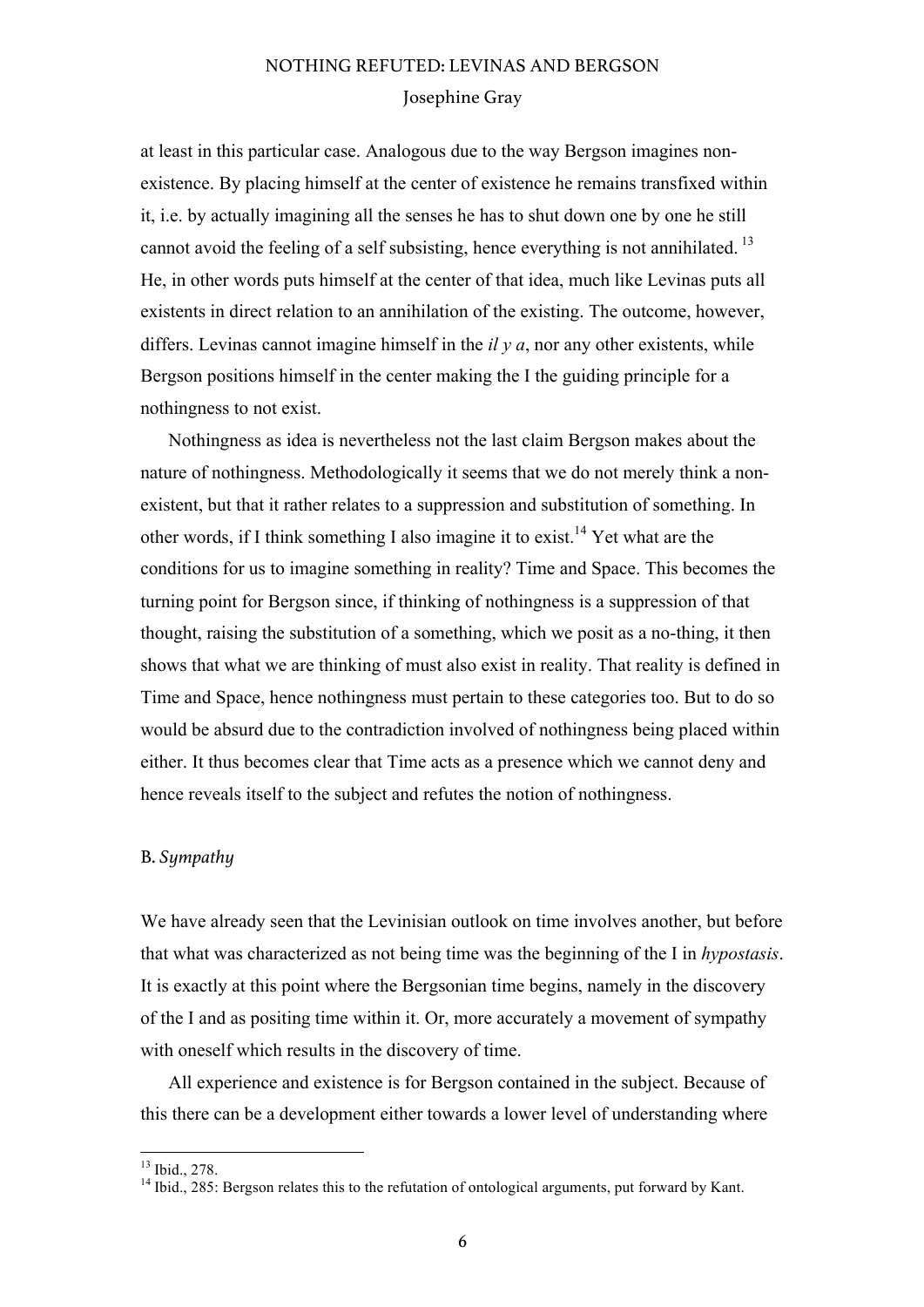pure necessity of pragmatic concepts prevail, or a higher level of understanding might occur if the subject manages to go beyond practicality into a dimension of fully experiencing its own life. That life is contained in consciousness where the time of the subject is revealed. The reason for positing the consciousness of the subject as the center of time is brought about when he says "[w]ith no other thing can we symphatize with intellectually, or if you like, spiritually.<sup>"15</sup> What is to be discovered by the help of sympathy is the I experiencing its own time. The nature of that time becomes intricate for Bergson since we are hindered by our linguistic terms from speaking about it temporally and always end up in terms of space. It does however make clear that because of our solitude of being all we can judge time after is ourselves. Bergson does not give any concrete reason for this other than that "[t]he consciousness we have of our own person on its continual flowing, introduces us to the interior of a reality on whose model we must imagine others." Where the continuous flowing here refers to the time of the subject.

It is precisely at this point that Levinas comes to a break with Bergson and his conception of time. As is clearly stated the Bergsonian view of time is modelled on a completely solipsistic view of the world. <sup>16</sup> There is no space for anyone else, and time is not even given as a relation, but is individually plotted as an original schema for the discovery of plural durations. Also implied by the time of Bergson is the renewal of creation with, by and through the subject itself, it is in no need of otherness nor does it have to reflect on its own end. However, with regards to one's own end (death) it remains ambiguous as to how Bergson really conceived this. In his explanation of duration/time he notes that we come to know it in virtue of growing old.<sup>17</sup> Without time enveloping our existence we would not know that we were growing old, which we know we do. Does Levinas have anything to reply to that? I believe he does, since for Bergson the comment on growing old comes out of a point in existence which Levinas considers "hypostatized time".<sup>18</sup> In other words, the end which Bergson sees as growing old is for Levinas not enough since it makes an immediate existent out of hypostasis. Remembering that the hypostasis for Levinas

 <sup>15</sup> Henri Bergson, *The Creative Mind: An Introduction to Metaphysics*, trans. Mabelle L. Andison, (New York: Dover Publications, 2007), 136.

<sup>&</sup>lt;sup>16</sup> Levinas, *Time,* 64-66: A discussion on reason, knowledge and solipsism.<br><sup>17</sup> Bergson, *Creative Mind*, 159.<br><sup>18</sup> Levinas, *Time*, 59.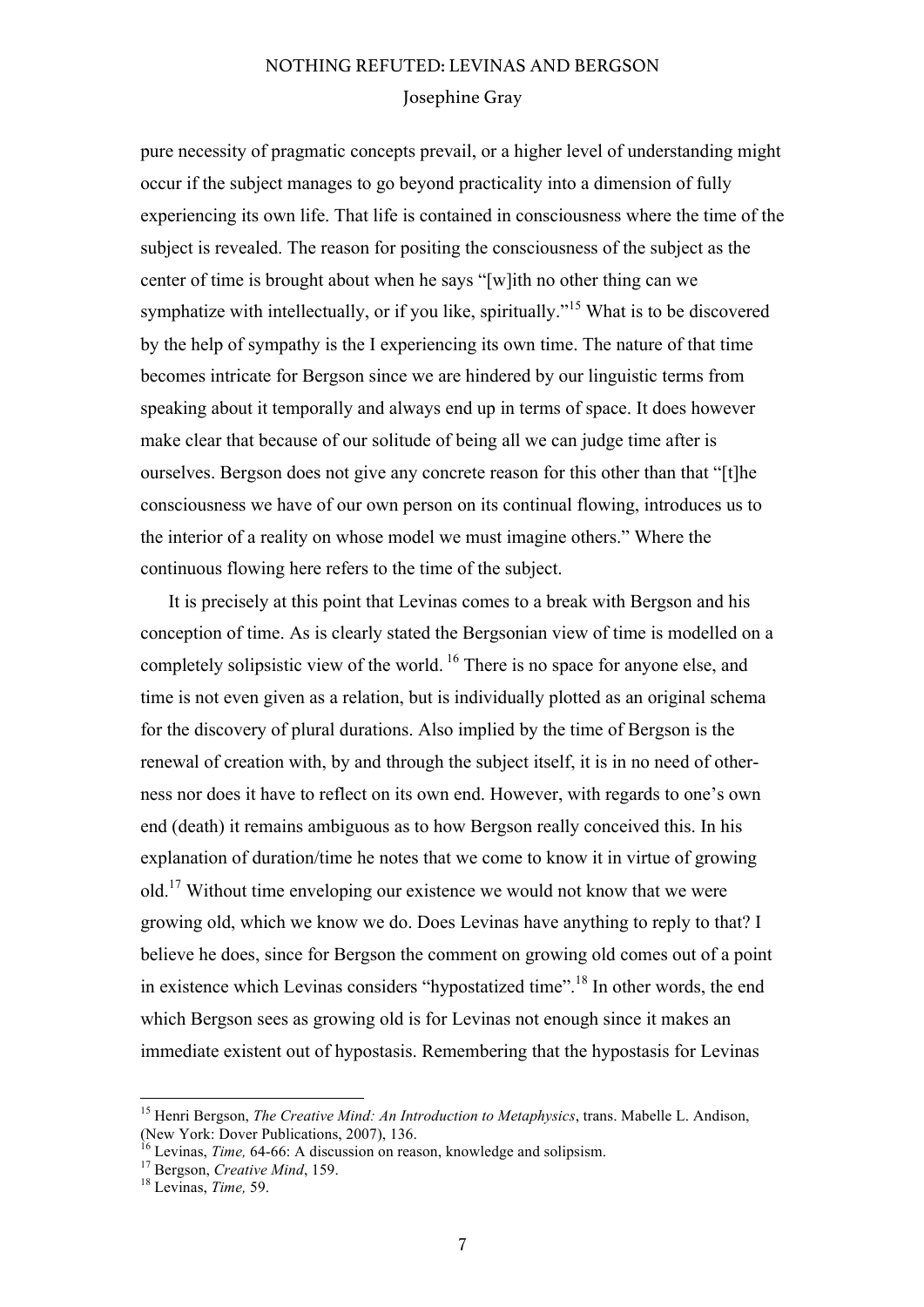was only attenuation towards the beginning of the I, in Bergson this attenuation becomes actual time.

### 4. CONCLUSION

Does the trap Levinas wants to avoid in Heidegger resurface in Bergson? Yes and no. What should be made clear by now is that the radical claim Levinas makes in regarding time as possible only through a relation with the Other has to rule out any form of solipsism. In the case of Heidegger, this appears, i.e. that the subject is alone in facing nothingness. While for Bergson, whom we have discussed, solipsism occurs mainly due to the sympathy one holds in regard to the I. By gripping at the rails of our own intellect Bergson simply cannot give in to any relational status with an other-ness due to the ambiguity that would involve. For, indeed, ambiguity is crawling on the pages of Levinas' texts. Ambiguity in the sense of a mystery which we have to leave be. It is also on the point of mystery which I would want to end this discussion.

From what has been said about Levinas' conception of the *il y a, hypostasis*, the I and finally the relation with the Other whence Time can enter, a thread can be traced, that thread has to do with the idea of time as community. The sheer refusal of positing time in the self-occupation of the I, a suggestion intuitively plausible, seems to point towards a conception, not only of philosophy, but of life, which is lifted on the wings of communality and together-ness. This together-ness is different from a mundane use of it, and does not denote a coming together of people, both familiar and unfamiliar, but of a together-ness which starkly emphasizes the un-knowable element of each and every one of us: the mystery of the Other.<sup>19</sup> The act of assuming to know someone would dissolve that mystery and acts, for Levinas, as a possessive power devoid of relating. $^{20}$ 

Of the very same reason, that of power annihilating mystery, it seems to have been impossible for Levinas to reconcile the idea of personhood being the originator of time. As in Bergson we saw this personhood take hold resulting in a world in which the I operates as a governor of forces. Those forces being primarily felt through the flowing of one's own person.

 $\frac{19}{20}$  Ibid., 86.<br> $\frac{20}{20}$  Ibid., 82-83.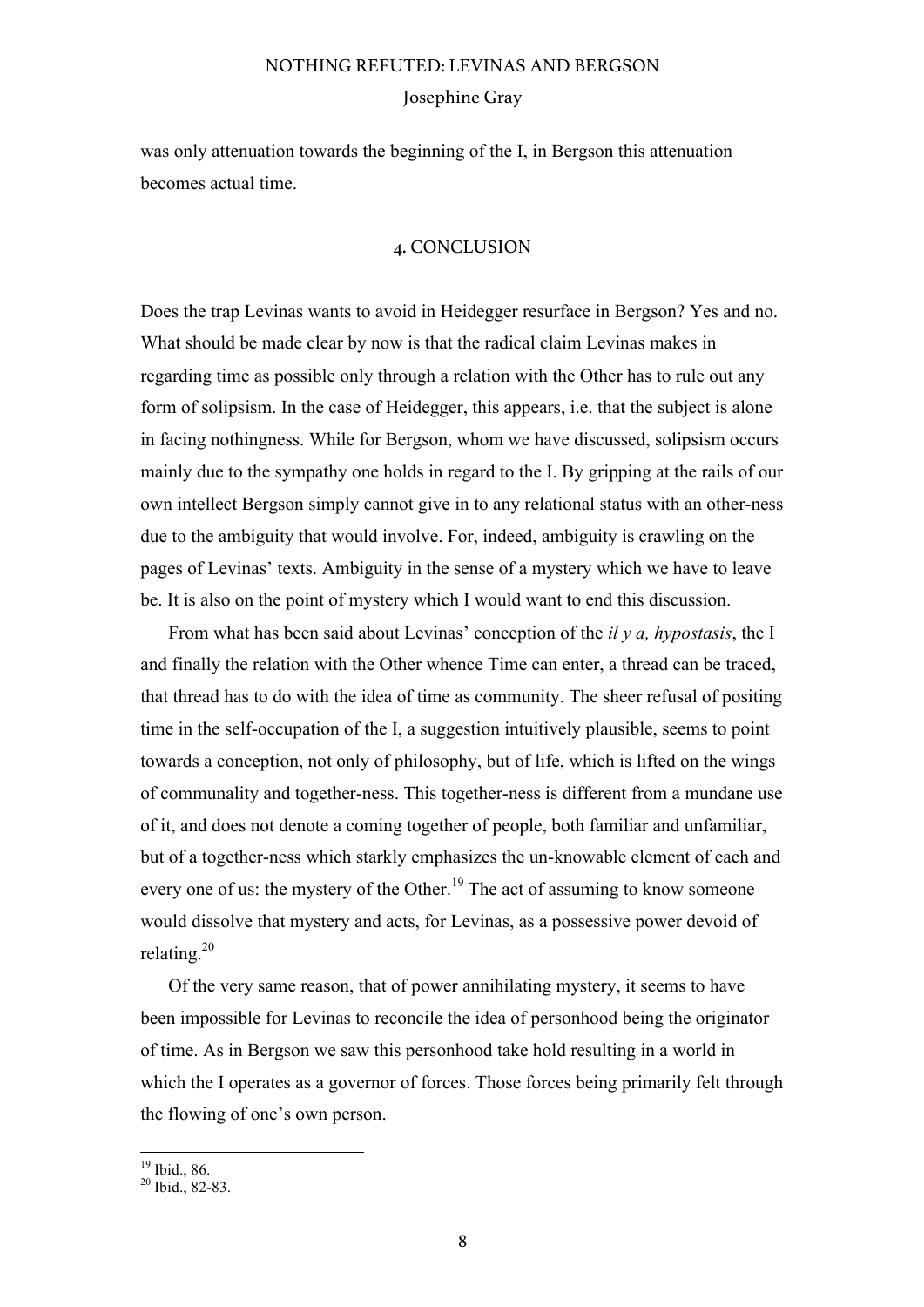Through this analysis my aim has been to show that the elements employed by Bergson have not been wasted time according to Levinas. What Levinas seem to be lacking in Bergson is only the premature end of his investigations, disabling him from moving beyond the person into a wider contextual field of Otherness.